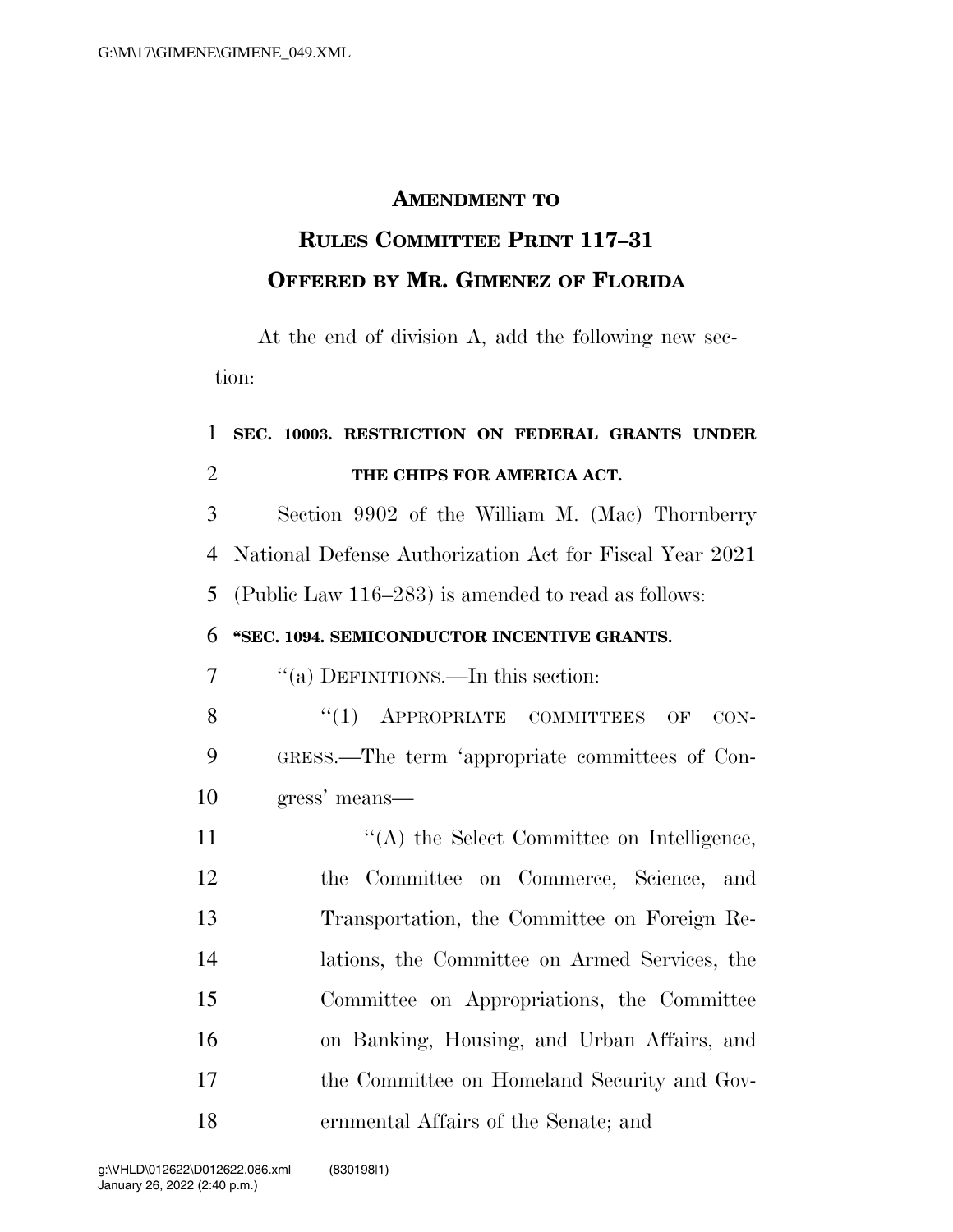| $\mathbf{1}$   | "(B) the Permanent Select Committee on                 |
|----------------|--------------------------------------------------------|
| $\overline{2}$ | Intelligence, the Committee on Energy and              |
| 3              | Commerce, the Committee on Foreign Affairs,            |
| $\overline{4}$ | the Committee on Armed Services, the Com-              |
| 5              | mittee on Science, Space, and Technology, the          |
| 6              | Committee on Appropriations, the Committee             |
| 7              | on Financial Services, and the Committee on            |
| 8              | Homeland Security of the House of Representa-          |
| 9              | tives.                                                 |
| 10             | "(2) CHINESE ENTITY.—The term 'Chinese en-             |
| 11             | tity' means—                                           |
| 12             | "(A) any entity organized under the laws               |
| 13             | of the People's Republic of China or otherwise         |
| 14             | subject to the jurisdiction of the Government of       |
| 15             | the People's Republic of China; and                    |
| 16             | $\lq\lq (B)$ any entity owned or controlled by the     |
| 17             | Government of the People's Republic of China.          |
| 18             | "(3) COVERED ENTITY.—The term 'covered en-             |
| 19             | tity' means a private entity, a consortium of private  |
| 20             | entities, or a consortium of public and private enti-  |
| 21             | ties with a demonstrated ability to construct, ex-     |
| 22             | pand, or modernize a facility relating to the fabrica- |
| 23             | tion, assembly, testing, advanced packaging, or ad-    |
| 24             | vanced research and development of semiconductors.     |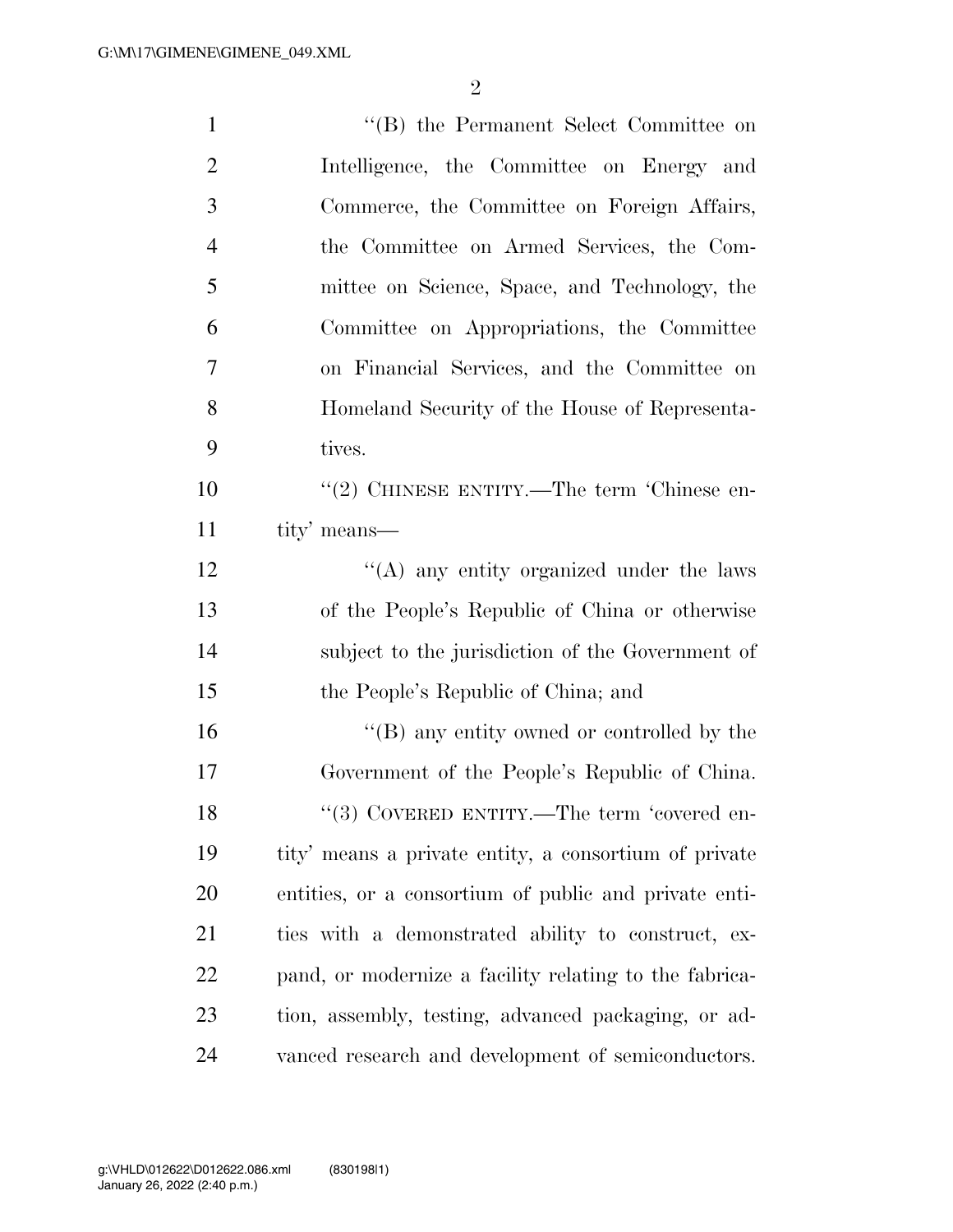1 ''(4) COVERED INCENTIVE.—The term 'covered incentive'—

 $\frac{4}{(A)}$  means an incentive offered by a gov- ernmental entity to a private entity for the pur- poses of building within the jurisdiction of the governmental entity a fabrication (or other es- sential) facility relating to the manufacturing of semiconductors; and

 ''(B) includes any tax incentive (such as an incentive or reduction with respect to employ- ment or payroll taxes or a tax abatement with respect to personal or real property), a work- force-related incentive (including a grant agree- ment relating to workforce training or voca- tional education), any concession with respect to real property, and any other incentive deter- mined appropriate by the Secretary, in con-sultation with the Secretary of State.

 ''(5) EXPANDED COOPERATION ACTIVITY.—The term 'expanded cooperation activity' means an in- vestment in, export of technology to, any activity that provides capital, technology, or expertise to, or any other form of cooperation with, a Chinese entity. 24 "(6) FOREIGN ADVERSARY.—The term 'foreign adversary' means any foreign government or foreign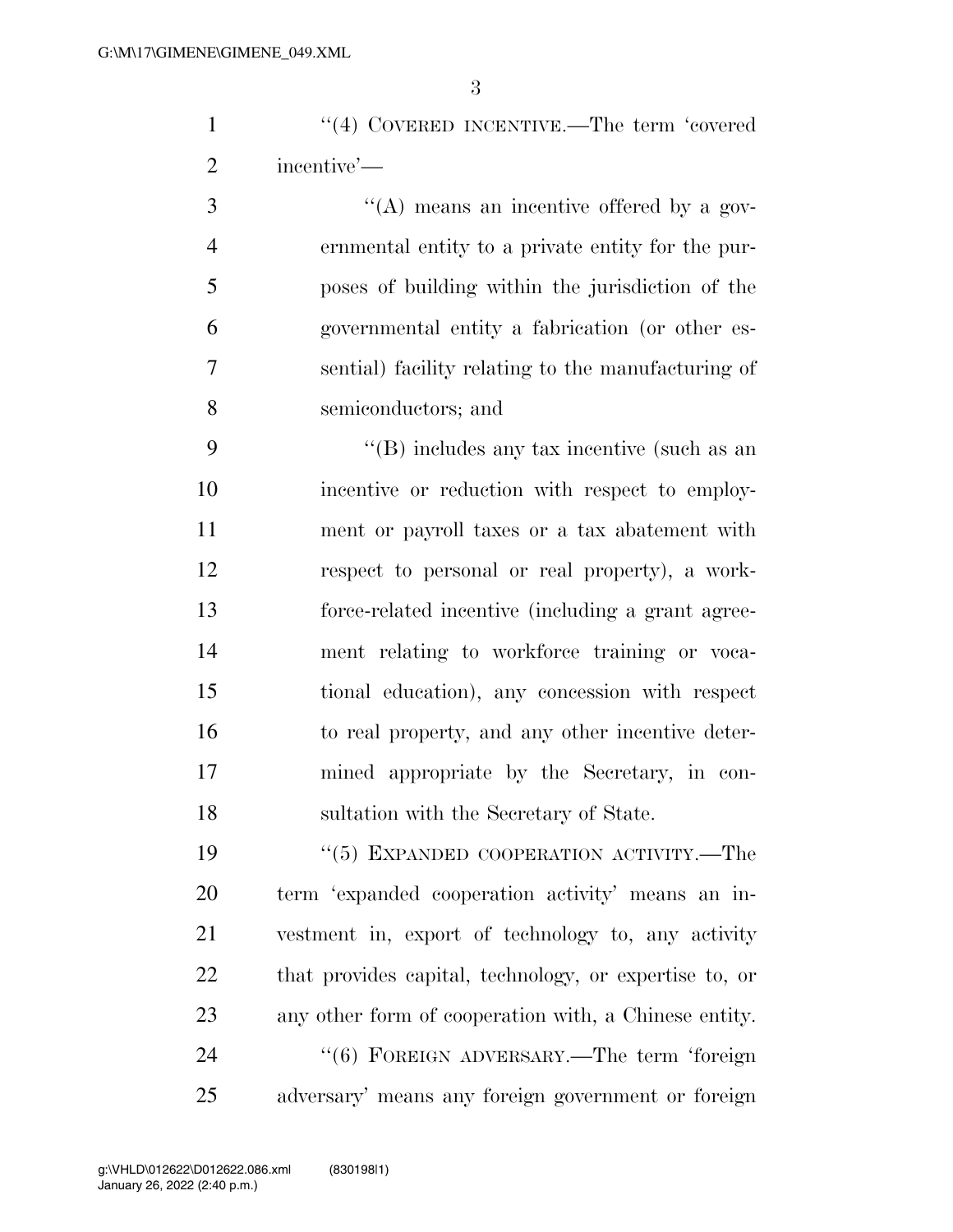| $\mathbf{1}$   | nongovernment [al?] person that is engaged in a      |
|----------------|------------------------------------------------------|
| $\overline{2}$ | long-term pattern, or is involved in a serious in-   |
| 3              | stance, of conduct that is significantly adverse to— |
| $\overline{4}$ | $\lq\lq$ the national security of the United         |
| 5              | States or an ally of the United States; or           |
| 6              | "(B) the security and safety of United               |
| $\overline{7}$ | States persons.                                      |
| 8              | "(7) GOVERNMENTAL ENTITY.—The term 'gov-             |
| 9              | ernmental entity' means a State or local govern-     |
| 10             | ment.                                                |
| 11             | "(8) PEOPLE'S REPUBLIC OF CHINA.—The                 |
| 12             | term 'People's Republic of China' includes Hong      |
| 13             | Kong and Macau.                                      |
| 14             | "(9) SECRETARY.—The term 'Secretary' means           |
| 15             | the Secretary of Commerce.                           |
| 16             | "(b) GRANT PROGRAM.—                                 |
| 17             | " $(1)$ In GENERAL.—The Secretary shall estab-       |
| 18             | lish in the Department of Commerce a program         |
| 19             | that, in accordance with the requirements of this    |
| 20             | section, provides grants to governmental entities    |
| 21             | that offer covered incentives.                       |
| 22             | $"(2)$ PROCEDURE.—                                   |
| 23             | "(A) IN GENERAL.—A governmental entity               |
| 24             | that offers a covered incentive and that desires     |
| 25             | to receive a grant under this subsection shall       |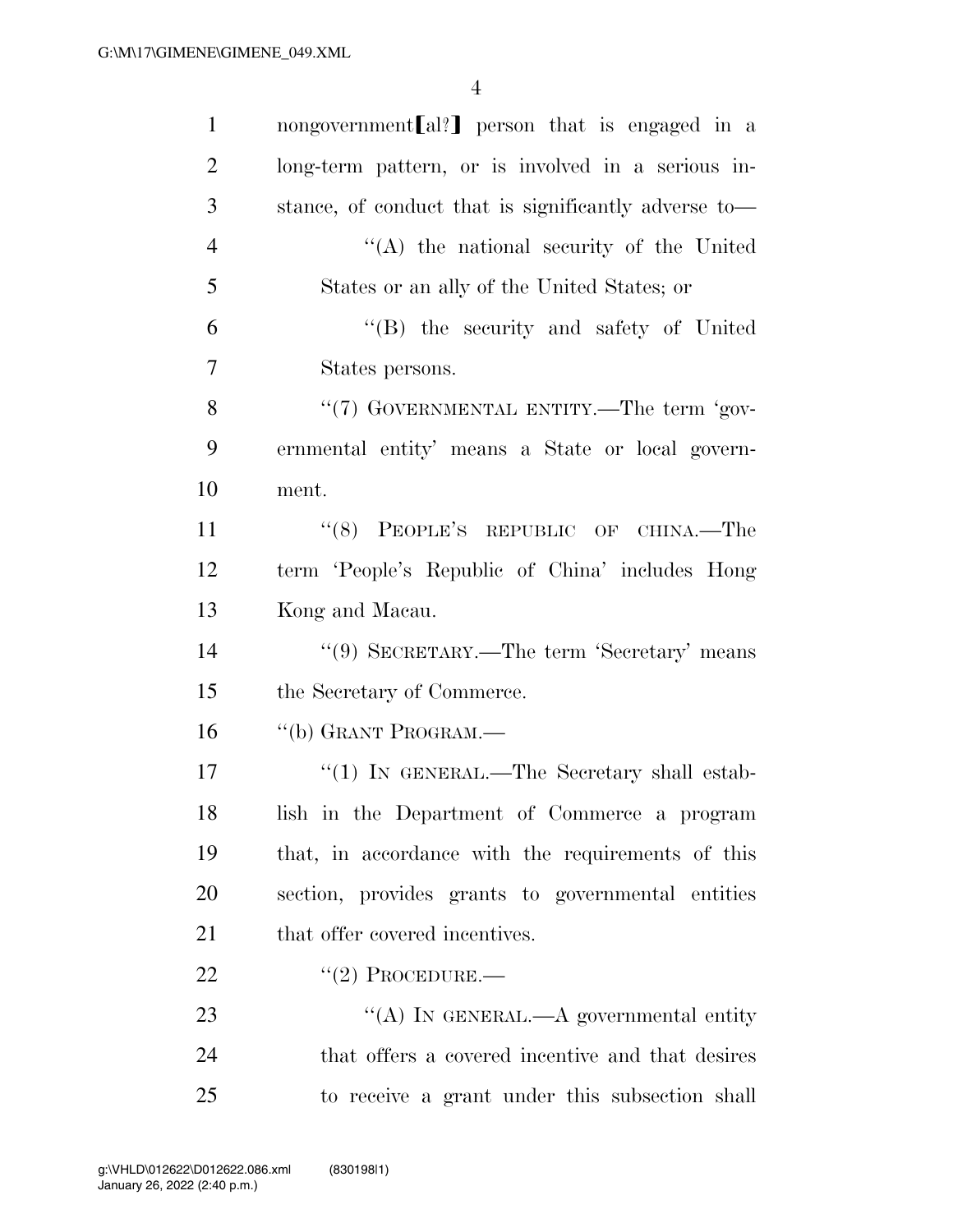| $\mathbf{1}$   | submit to the Secretary an application that de-   |
|----------------|---------------------------------------------------|
| $\overline{2}$ | scribes the covered incentive offered by the gov- |
| 3              | ernmental entity.                                 |
| $\overline{4}$ | "(B) CONDITIONS FOR APPROVAL.—The                 |
| 5              | Secretary shall approve an application sub-       |
| 6              | mitted by a governmental entity under subpara-    |
| $\overline{7}$ | $graph(A)$ —                                      |
| 8              | $\lq\lq$ (i) upon confirmation by the Sec-        |
| 9              | retary that the private entity to which the       |
| 10             | governmental entity has offered the cov-          |
| 11             | ered incentive to which the application re-       |
| 12             | lates has agreed to build in the applicable       |
| 13             | jurisdiction a facility described in sub-         |
| 14             | section (a) $(2)(A);$                             |
| 15             | "(ii) if the Secretary determines that            |
| 16             | building the facility described in clause (i)     |
| 17             | is in the interest of the United States; and      |
| 18             | "(iii) the covered entity commits in              |
| 19             | writing to the Secretary that the covered         |
| 20             | entity—                                           |
| 21             | $\lq\lq$ (I) will not engage in any ex-           |
| 22             | panded cooperation activity with a                |
| 23             | Chinese entity after the date on which            |
| 24             | any part of the grant is received; and            |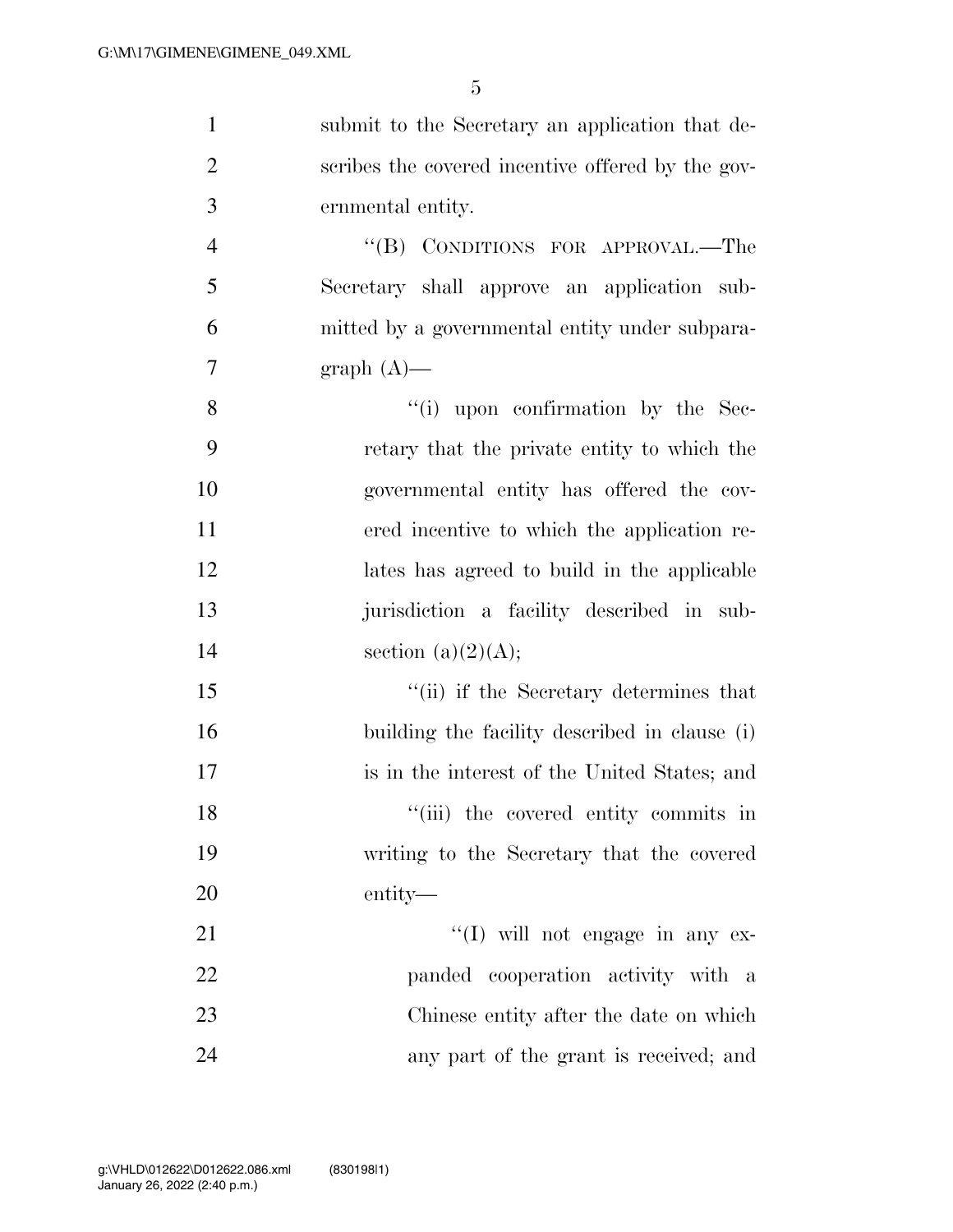| $\mathbf{1}$   | "(II) will not expand the activi-                     |
|----------------|-------------------------------------------------------|
| $\overline{2}$ | ties of the covered entity in the Peo-                |
| 3              | ple's Republic of China after the date                |
| $\overline{4}$ | on which any part of the grant is re-                 |
| 5              | ceived.                                               |
| 6              | "(3) AMOUNT.—The amount of a grant pro-               |
| 7              | vided by the Secretary to a governmental entity       |
| 8              | under this subsection shall be in an amount that is   |
| 9              | not less than the value of the applicable covered in- |
| 10             | centive offered by the governmental entity, as deter- |
| 11             | mined by the Secretary.                               |
| 12             | "(4) CLAWBACK.—The Secretary shall recover            |
| 13             | the full amount of a grant made to a governmental     |
| 14             | entity under this subsection with respect to a cov-   |
| 15             | ered incentive offered by the governmental entity     |
| 16             | $if$ —                                                |
| 17             | "(A) as of the date that is 5 years after             |
| 18             | the date on which the Secretary makes the             |
| 19             | grant, the facility to which the covered incentive    |
| 20             | relates has not been completed;                       |
| 21             | $\lq\lq (B)$ during the term of the grant, the pri-   |
| 22             | vate entity to which the covered incentive was        |
| 23             | offered engages in expanded cooperation activ-        |
| 24             | ity with a Chinese entity after the date on           |
| 25             | which any part of the grant is received; or           |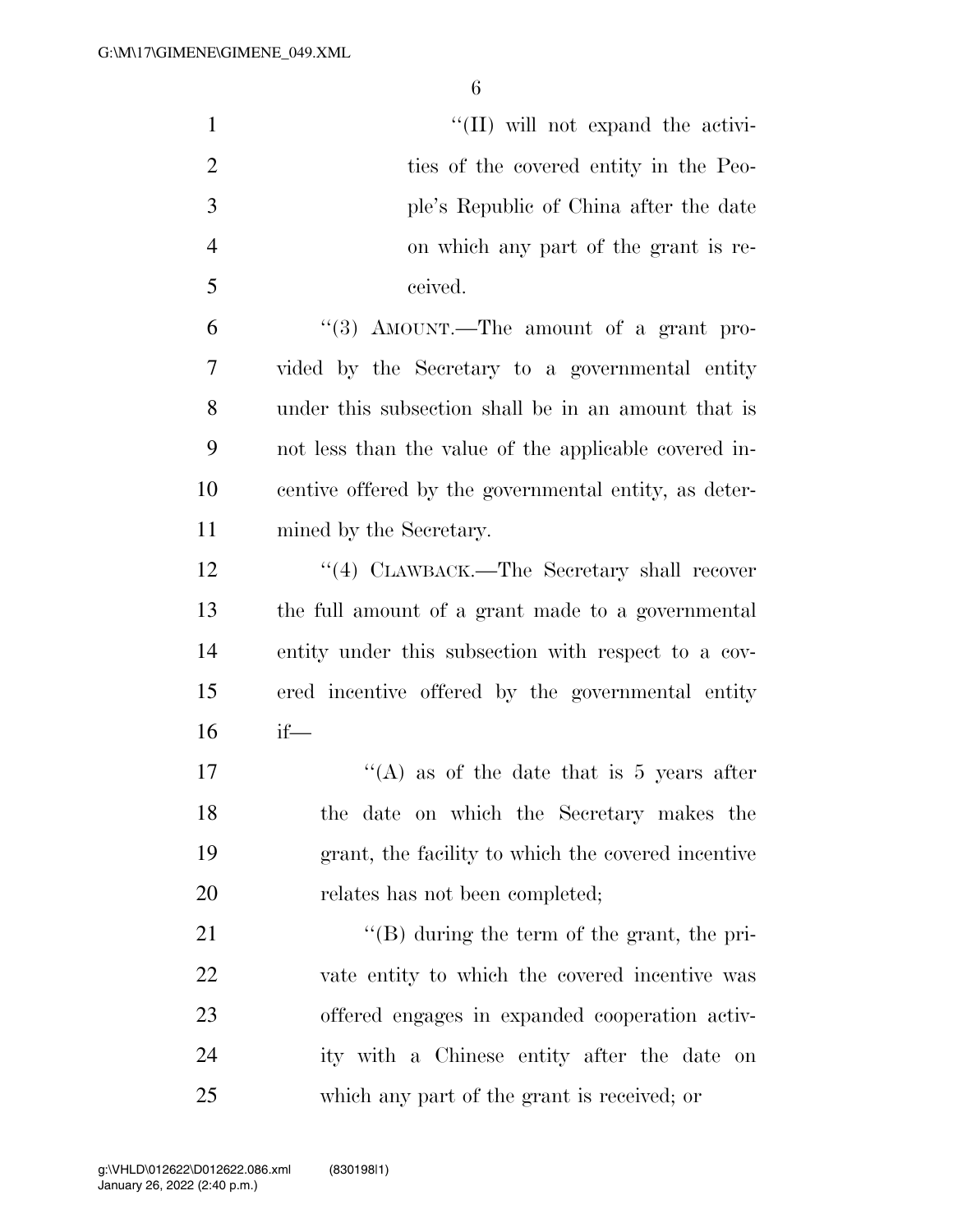$"({\rm C})$  during the term of the grant, the pri- vate entity to which the covered incentive was offered engages in any joint research or tech-nology licensing effort—

5 ''(i) with the Government of the Peo- ple's Republic of China, the Government of the Russian Federation, the Government of Iran, or the Government of North Korea; or any entity owned or controlled by or agent or instrumentality of the Govern- ment of the People's Republic of China, 12 the Government of the Russian Federation, the Government of Iran, or the Govern- ment of North Korea, or with the Chinese Communist Party (CCP) or any entity owned, or controlled by or agent or instru-mentality of the CCP; and

18 ''(ii) that relates to a sensitive tech- nology or product, as determined by the Secretary.

 ''(c) CONSULTATION AND COORDINATION RE- QUIRED.—In carrying out the program established under subsection (b), the Secretary shall consult and coordinate with the Secretary of State.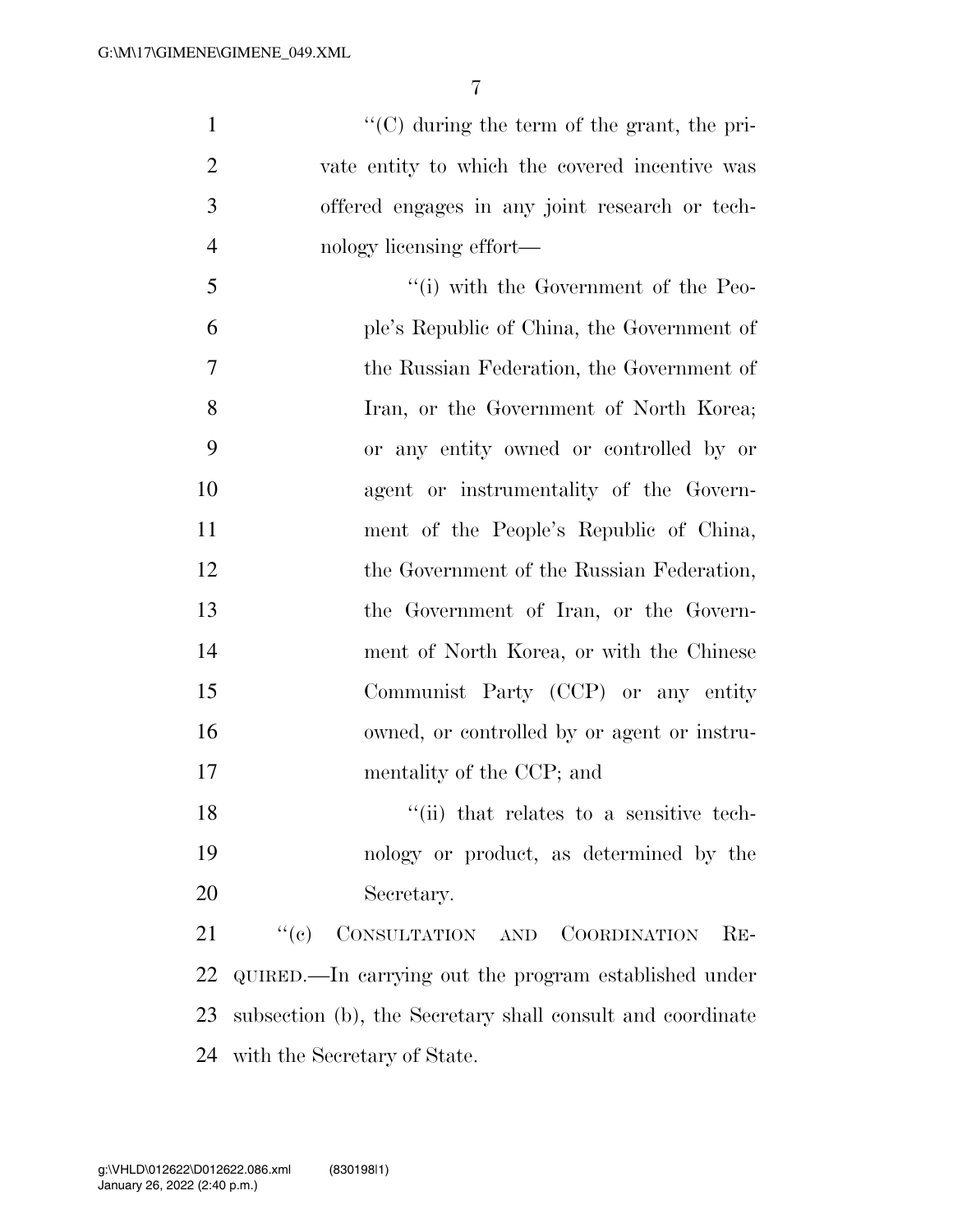''(d) GAO REVIEWS.—The Comptroller General of the United States shall—

 ''(1) not later than 2 years after the date of en- actment of this Act, and biennially thereafter until the date that is 10 years after that date of enact- ment, conduct a review of the program established under subsection (b), which shall include a deter- mination of the number of grants made under that program during the period covered by the review that failed to comply with a requirement under this section; and

 $\binom{12}{2}$  submit to the appropriate committees of Congress the results of each review conducted under paragraph (1).

 ''(e) INELIGIBILITY.—If a covered entity that has re- ceived a grant engages in expanded cooperation activities with any Chinese entity, or the covered entity which has received a grant expands the covered entities' activities in the People's Republic of China, that entity shall be ineli-gible for any other grant under this section.

21 "(f) PUBLIC DISCLOSURE OF CERTAIN INFORMA- TION.—The Secretary of Commerce shall, on an annual basis, make publicly available in a searchable database the following information: